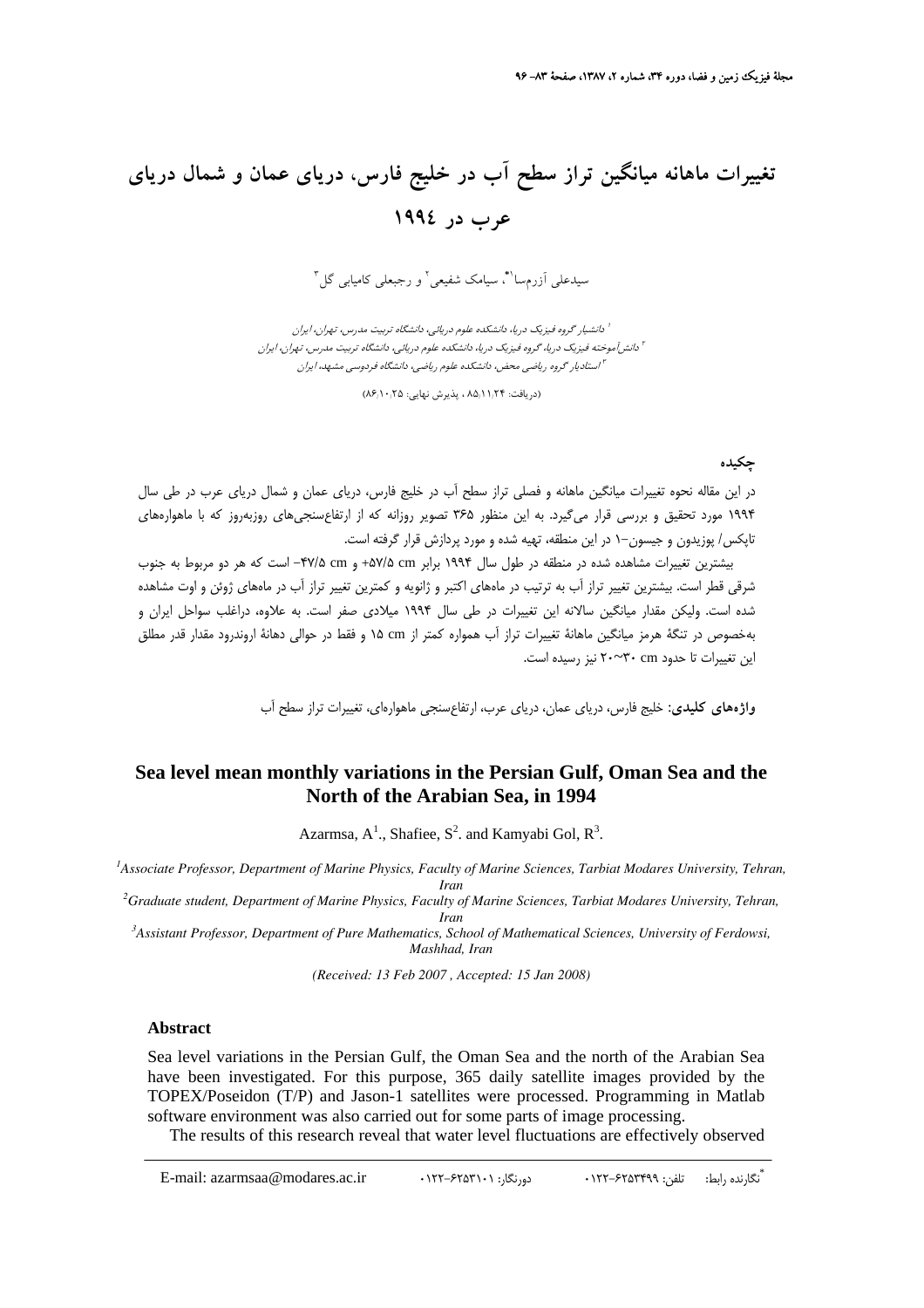only in the southern parts of the Persian Gulf; the southern region of Bahrain and Qatar, sometimes in the central and northern parts of the Persian Gulf; along the Bushehr Coasts, near the Arvandrood and Karoon rivers mouths in Abadan, and in the central parts of the northern Arabian Sea including; the eastern part of Muscat and Soor and also near the Chabahar coast of the Oman Sea. In other regions, water level fluctuations were very small and approximately about the average water level in the oceans in 1994.

These regions are important not only from the viewpoint of water level fluctuations, but also for other oceanographic and climatic parameters. Therefore, the characteristics of the water level fluctuations in the Persian Gulf, Oman Sea and the north of the Arabian Sea can be studied better by classifying and breaking these regions into the following main areas:

1. Bushehr coast to Arvandrood river mouth:

Southward currents resulting from northwesterly and westerly winds cause the water level to decrease on the Bushehr coast and thus to increase in the centeral region of the Persian Gulf.

2. Arvandrood river mouth and Kuwait and Saudi Arabia coasts:

Obtained results for this region indicate that water level in this area is relatively low and freshwater river runoff has a small impact on it, too.

3. Southern coasts of Bahrain and Qatar:

The large evaporation over the Persian Gulf and the shallowness of the water depth results in a high saline water (to a maximum value of about 50 psu) in this area. The dense water formed leaves this area through the deep part of the Strait of Hormuz and results in a decreasing water level in January, April, July, September and November. In February, March, May and October, thermal mixing causes density currents initiated from this area to weaken, a situation which leads to an increase in the water level along the southern coasts of Bahrain and Qatar during these months.

4. Central area of the Persian Gulf:

This region is separated from the North by a temperature and salinity front. Inflow from the Hormuz Strait in conjunction with down welling and areas of intense evaporation (> 40psu) create a cyclonic gyre in the center of the Persian Gulf. This gyre causes the water level to increase in this area in January, April, July, September and November.

5. The north of the Arabian Sea:

The northward flowing Somali current and the Oman coastal current are the most important and powerful currents in the Arabian Sea. The water level near 23°N is usually lower than the mean water level in the ocean.

6. Southern coasts of the Oman Sea:

The outflow from the Persian Gulf mainly goes toward this area. The water level has a weak fluctuation and is usually around zero in this area.

7. The line connecting Muscat to Chabahar and eastern coast of Chabahar:

The upwelling usually occurs in this area and the water level is usually greater than the mean water level in the ocean.

8. Rasal Hadd Area:

At the easternmost point of Oman (Rasal Hadd), interaction between the northward flowing Somali Current and Oman Coastal Current leads to forming the Rasal Hadd jet (also termed the Rasal Hadd front).

Moreover, a study of water level variations in 1994 results in distinguishing 3 different temporal patterns as; January pattern, October pattern and Calm pattern.

The results reveal that both of the maximum and minimum water levels observed in the south-east of Qatar were +57.5 cm and -47.5 cm, respectively. Water level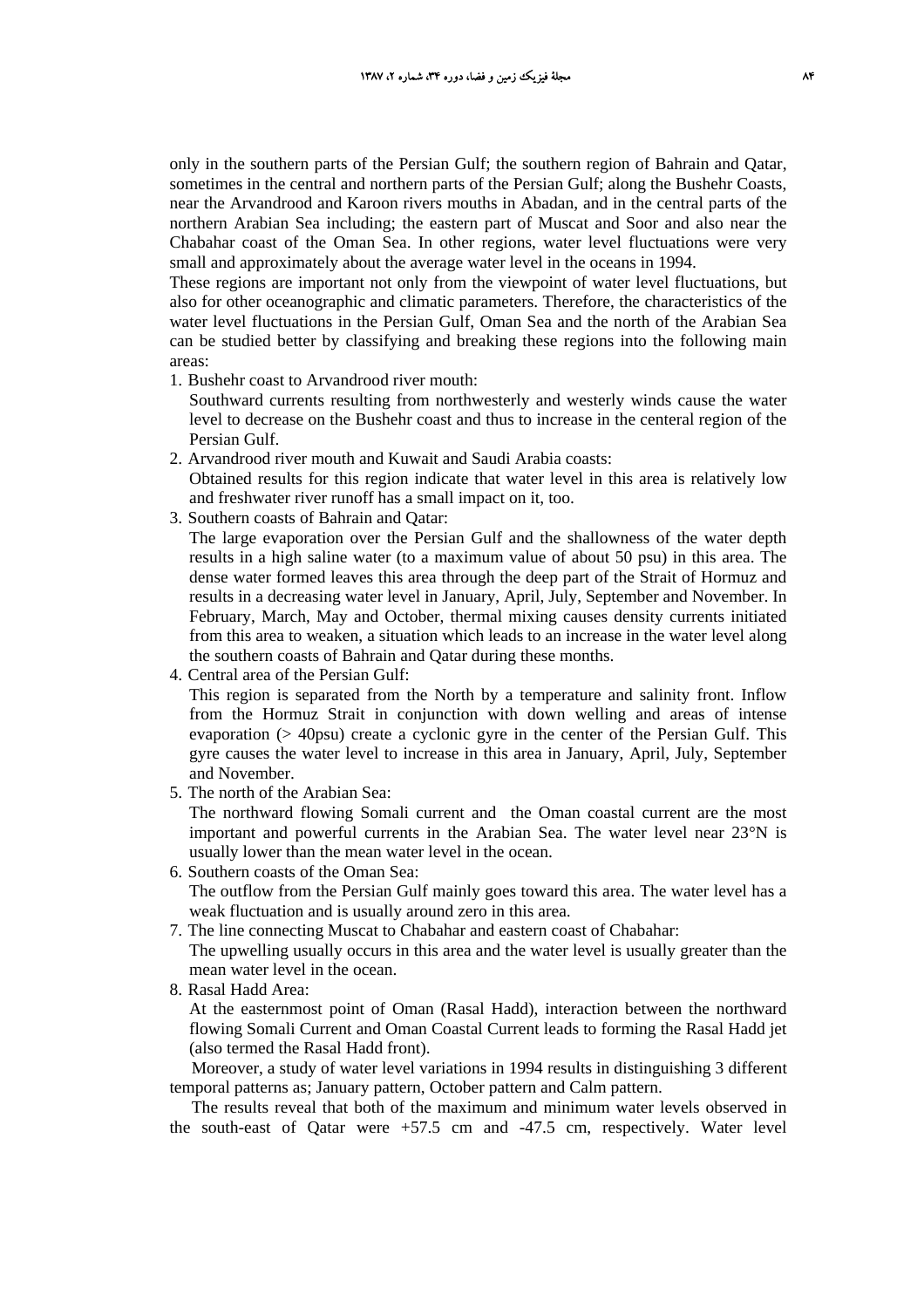fluctuations were intensified in October and January and were weakened in June and August. Moreover, the monthly average of the water level fluctuations were usually less than 15 cm near the Iranian coast, except near the mouth of Arvandrood where the amplitude of fluctuations sometimes even reached about 20~30 cm. However, the yearly average of these fluctuations was about zero in 1994.

**Key words:** Sea level variations, Satellite, TOPEX/Poseidon, Persian Gulf, Oman Sea

**1 مقدمه**

زمين سياره آب است. تقريباً 71 درصد از سطح زمين با آب اقيانوسها پوشيده شده است. اقيانوس انرژي عظيم خورشيدي را كه موجب تقويت جريانهاي جوي، پيدايش و تغيير آب و هوا ميشود در خود ذخيره و سپس آزاد ميكند. برخلاف تغييرات شديد دماي روزانه در صحراها و بيابانها، اقيانوسها و درياها و در مقياس كوچكتر درياچهها و حتي رودها موجب تعديل و كنترل ميزان تغييرات دماي روزانه ميشوند. بدين ترتيب، ميتوان به اهميت نقش اقيانوس در تغييرات آب و هوا پي برد (كرباسي، 1377).

تراز آب در نقاط متفاوت درياها و اقيانوسها متغير و داراي پستي و بلنديهايي است. اين تغييرات به دليل عوامل گوناگوني نظير جزر و مد، وجود جريانهاي دريايي در منطقه، تغييرات جاذبة زمين، باد و يا تغييرات در فشار هوا است. همچنين، سطح دريا شواهدي از گرماي محلي ايجاد شده توسط تابش خورشيدي، مانند افزايش تراز آب در اقيانوسها بر اثر ذوب شدن كوههاي يخ يا يخچالها، را فراهم ميكند. تغييرات سطح دريا ناشي از عوامل متفاوتي است كه بعضي از آنها نظير ال نينو و لانينا ميتوانند اثرات مهمي بر آب و هواي كره زمين و شرايط زيستمحيطي آن بگذارند و سبب بروز خشكساليها، توفانهاي شديد، بارانهاي سيلآسا و يا طغيان رودخانهها در مناطق گوناگون شوند. اين پديدهها به نوبه خود زندگي مردم را به شدت تهديد ميكنند. توفان كاترينا نمونهاي از اين پديدهها و تأثيرات مخرب آنها بر حيات و محيط زيست انسانها است. لذا ديدهباني سطح آب درياها

و اقيانوسها ميتواند بشر را از بروز چنين پديدههايي باخبر سازد تا آمادگي مقابله با آنها را به دست آورد و خود را از خطرات احتمالي نجات بخشد. در سالهاي اخير دانشمندان در سراسر دنيا توجه خاصي به اين امر مبذول داشتهاند و در اين راه از وسايل گوناگوني براي كنترل و ديدهباني مداوم و پيوسته سطح آبهاي اقيانوسها استفاده كردهاند و هر روز نيز بر دقت اين وسايل افزودهاند تا مطالعات خود را كاملتر ودقيقتر سازند.

اين پيشرفتها موجب شده تا ديد محدود ما از اقيانوس در طي سي سال گذشته بسيار واضحترشود. در گذشته فقط دادههاي اندك و متفرق در دسترس بودند. اكنون ماهوارهها با پرواز برسطح كامل سياره در طي فقط چند روز و با دقت بينظير، ارتفاع موج، دماي سطح آب، رنگ اقيانوس، سرعت باد و جهت آن را اندازه ميگيرند و توپوگرافي سطح آب را برداشت ميكنند (منارد و همكاران، 2000).

خليج فارس و درياي عمان كه در جنوب كشور ايران قرار دارند، به لحاظ گوناگون از جمله اقتصادي و سياسي براي ما حائز اهميتاند. ولي متأسفانه، اطلاعات ما در مورد شرايط فيزيكي اين منابع عظيم و حياتي بسيار كم و ناچيز است. لذا در اين مقاله سعي شده تا با تحقيق در مورد ميزان تغييرات تراز سطح آب و بررسي چگونگي آن تغييرات در كل خليج فارس، درياي عمان و شمال درياي عرب در دورهاي يكساله تا حدي بر اطلاعات موجود بيافزاييم و گامي در جهت پيشرفت و ترقّي در اين زمينه برداريم.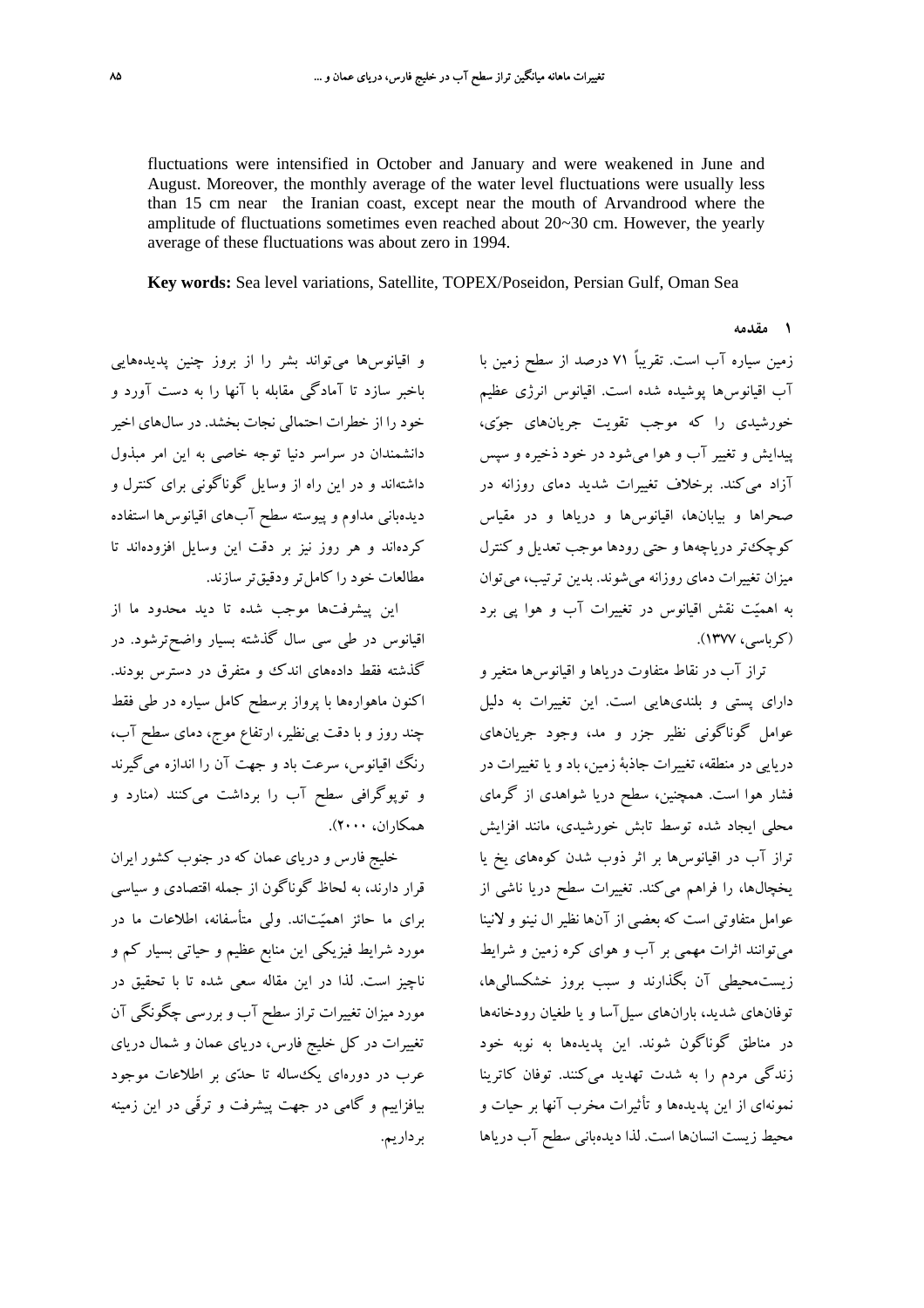روشي كه در اين مقاله مورد استفاده قرار گرفته، استخراج و پردازش دادههاي ارتفاعسنجي زمان- حقيقي است كه در 1994 با ماهواره تاپكس/ پوزيدون از اين منطقه صورت گرفته و به ثبت رسيده است. بخشي از پردازشهاي روي اين دادهها با برنامهنويسي در محيط نرمافزار متلب7- (-7Mathlab (به انجام رسيده است.

**2 مواد و روشها**

**1-2 منطقه مطالعاتي**

منطقه مطالعاتي شمال درياي عرب، درياي عمان و خليج فارس است كه نواحي متفاوت آن در شكل 1 معرفي شدهاند.

خليج فارس با مساحتي حدود 235000 كيلومتر مربع (حدود 90000 مايل مربع)، بين كشورهاي ايران، عراق، كويت، شبه جزيرة عربستان، بحرين، قطر و امارات متحد عربي قرار دارد. طول متوسط اين خليج از دهانة اروندرود تا تنگة هرمز كه آن را به درياي عمان مربوط ميسازد، حدود 970 كيلومتر(حدود 600 مايل) است.

خليج فارس، مانند درياي مديترانه دريايي تبخير شونده است. اين خليج با صحراهاي كويري وسيعي محاصره شده است و در مسير بادهاي خشك نيز قرار دارد. در نتيجه، آب غليظي با درجه شوري بيشتر از

PSU41 در مناطق كمعمق اين دريا شكل ميگيرد و از راه تنگة هرمز به درياي عمان و درياي عرب وارد ميشود. خليج فارس با ميانگين عمقي حدود 25 متر و حداكثر عمق يك صد متر، درياي كم عمقي در نزديكي تنگة هرمز است. اين خليج از راه تنگة هرمز كه تنگهاي است عريض و عميق با درياي عمان ارتباط دارد و برخلاف درياي مديترانه ودرياي سرخ هيچگونه مانعي باعث محدوديت در تبادل آب آن با درياهاي مجاور نميشود. در نتيجه، همواره امكان تبادل آب بدون هرگونه محدوديتي بين خليج فارس و درياي عمان وجود دارد. يكي ازمهمترين موارد گردش آب در خليج فارس ناشي از آب جريان يافته با شوري نسبتاً كمتر (PSU 36-37 (از طرف درياي عمان در قسمت شرقي در طول سواحل ايران است كه جانشين آبهاي غليظ با شوري زياد (براي نمونه PSU 40-41 (ميشود و از مناطق وسيع كمعمق سواحل كشورهاي عربي حاشيه جنوبي خليج به سمت تنگه هرمز و درياي عمان در حال جريان است، (جان و همكاران، 1990). مناطق مجاور بحرين و قطر بسيار كمعمقاند و اغلب عمقي درحد چند متر دارند. دراين مناطق است كه درجه شوري آب ميتواند تا حد PSU50 نيز افزايش يابد (جان و همكاران، 1990).



**شكل .1** منطقه مطالعاتي.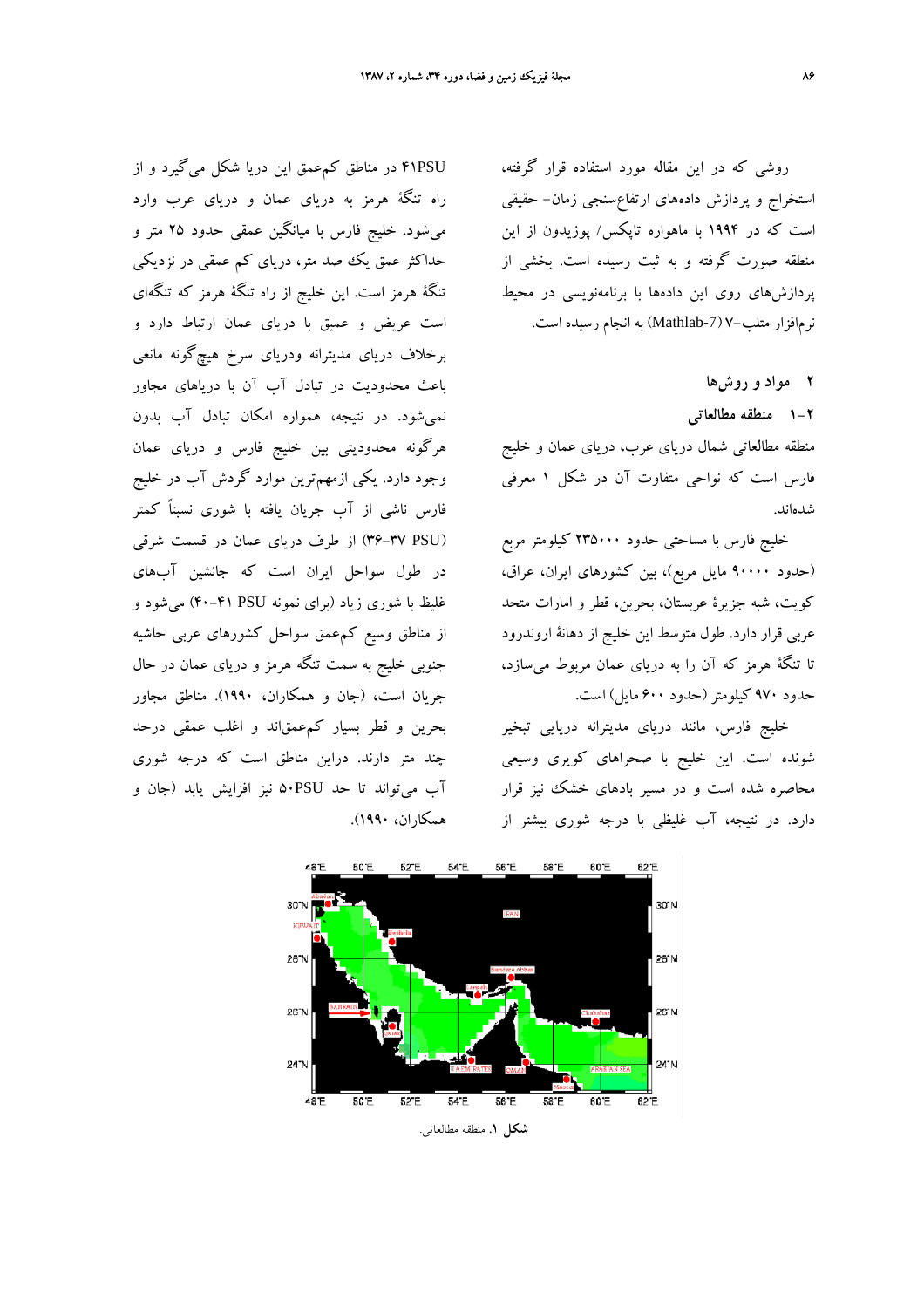به خاطر وضعيت طبيعي باز تنگة هرمز (عرض 70 كيلومتر، عمق يك صد متر و بدون گرفتگي)، خليج فارس و درياي عمان بهطور هماهنگ به نيروهاي باد واكنش نشان ميدهند. در نتيجه به خاطر بادهاي متفاوت ميتوان انتظار تغييرات شديدي در سطح آب خليج را داشت. اين امر با جريانات ورودي و خروجي تنگه مرتبط است. اين تغييرات به خصوص در انتهاي غربي خليج و در حوالي اروندرود بسيار قوياند. ميزان اين تغييرات بايد با ارتفاعسنجي مورد بررسي قرار گيرد. نيروهاي جزر و مدي در خليج فارس بسيار قوياند، بهخصوص در مجاورت دهانه اروندرود، كه جزر و مد ميتواند تغييرات بيشتر از 1/5 متر داشته باشد (كانتا و همكاران، 1994). در نتيجه، حذف دقيق تغييرات جزر و مدي از اطلاعات سطحي تراز آب (SSH) براي درك و شناخت گردش جريانات شبه جزر و مدي بسيار ضروري است.

# **2-2 ماهواره تاپكس/پوزيدون**

اولين ماهواره اختصاصي براي اجراي عمليات ارتفاعسنجي ماهواره تاپكس / پوزيدون (شكل 2)

است كه در تاريخ 10 اوت 1992 به ارتفاع 1335 كيلومتري سطح زمين پرتاب شد. تناوب گردش اين ماهواره در مدارش 9/97 روز و زاويه انحراف مدار آن از استوا حدود 66 درجه است. اين ماهواره پس از 127 دور، سطح جهان را پوشش ميدهد. لذا، فاصله هر دو مدار آن در استوا 300 كيلومتر است. اين ماهواره كه حاصل اقدام مشترك سازمان ناسا (NASA، و) National Aeronautics and Space Administration مركزملي فضايي اتودفرانسهاست دوارتفاعسنج جداگانه دارد. اين ماهواره، هنگام مشاهده تغييرات سطح آب در مقياس متوسط (scale meso (و در اجزاي متحرك توپوگرافي سطح دريا، عاليترين تفكيك زماني را به اقيانوسشناسان ارائه ميدهد (جولي، 2000).

با استفاده از فناوري قدرتمند ارتفاعسنجي راداري، چشمان تيزبين اين ماهواره جزئيترين تغييرات در سطح دريا را آشكار كرد و امكان اندازهگيريهاي سريع، همزمان، گسترده و منظم توپوگرافي سطح دريا را در سطح جهان فراهم ساخت (منارد و همكاران، 2000).



**شكل .2** ارتفاعسنجي ماهوارهاي.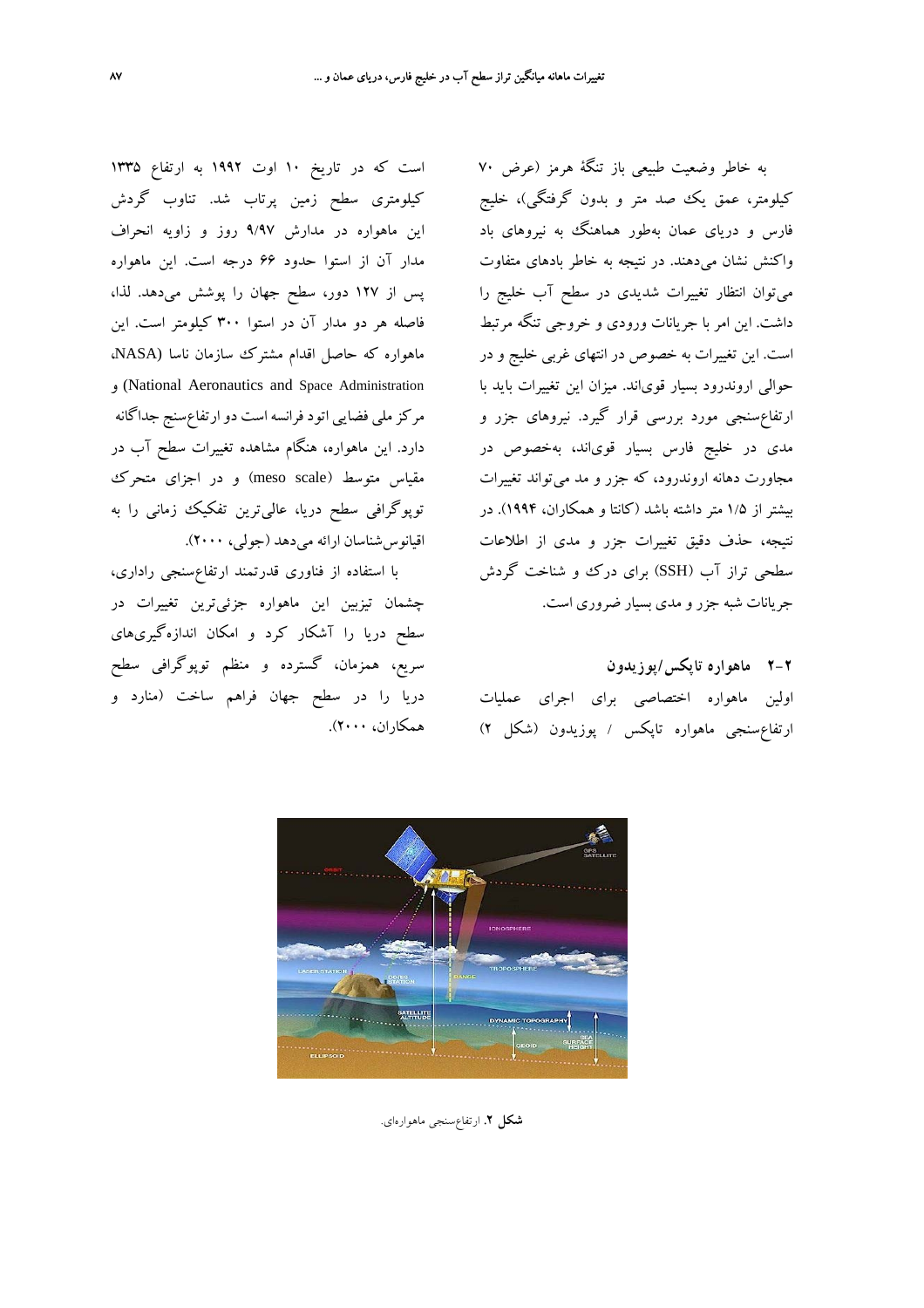موضوع مأموريت ماهواره تاپكس/پوزيدون اين است كه تغييرات ارتفاع سطح دريا را با دقت چند سانتيمتر براي مقياسهاي زماني يك ماه يا بيشتر و مقياسهاي مكاني (spatial (از صدها تا هزاران كيلومتر اندازه بگيرد. برپايه مقايسه با اطلاعات موجنگارها و مشاهدات محلي (in situ) از ارتفاع ديناميكي، روشن شده است كه متوسط ماهانه سطح دريا كه در مقياسهاي مكاني كمتر از 100 كيلومتر ميانگينگيري شده است را ميتوان با ماهوارة تاپكس/ پوزيدون با دقت 2 سانتيمتر تعيين كرد (چني و همكاران، 1994).

### **3-2 پردازش دادهها**

تصاوير ماهوارهاي ابتدا مورد پردازشهاي اوليه قرار ميگيرد و تصحيحات جوي و ژئوفيزيكي شامل اصلاح تأخيرات احتمالي ايجاد شده حين عبور سيگنالهاي ارسالي از ماهواره به زمين و برعكس بهصورت اصلاح تأخير راه گشتسپهر (تروپوسفر) خشك، تأخير راه گشتسپهر مرطوب و تأخير راه گشتسپهر يونسپهر (يونوسفر)، انحراف الكترومغناطيسي، و تصحيح بارومتر معكوس ساكن به اطلاعات ارتفاعسنجي اعمال شده است. سپس، خطاي مداري و تأثيرات جزر و مد بر اطلاعات ارتفاعسنجي حذف شدهاند. براي مورد اخير از مدل جزر و مدي گرنوبل .1 .2 95 كه مدل عددي جهاني براي تحليل ديناميكي جزر و مد و پيشبيني جزر و مدهاي داراي دوره تناوب طولاني است، استفاده شده است.

### **4-2 تعداد تصويرها و دادهها**

براي اجراي تحقيق 365 تصوير بهصورت روز به روز مربوط به سال 1994 مورد استفاده و پردازش قرار گرفته است. هر يك از اين تصويرها شامل ۴۲۱ نقطة نمونهبرداري شده، ماهواره تاپكس/ پوزيدون هستند. بنابراين حجم اطلاعات پايه برابر است با:

يك سال اطلاعات روزانه در منطقه مطالعاتي روي شبكة 421 نقطهاي  $N = 1280 \times 151 = 187998$  : تعداد دادهها:

# **5-2 سطح مبنا**

ميانگين درازمدت تراز آب از ميانگينگيري كل اطلاعات ثبت شده با ماهواره تاپكس/ پوزيدون در طي دوره زماني 1 ژانويه 1993 تا 1 ژانويه 1998 (اولين 5 سال كامل مأموريت تاپكس/ پوزيدون) محاسبه شد و درحكم سطح مبنا و مرجع براي دادههاي ارتفاعسنجي و نيز تعيين ميزان تغييرات روزانه سطح آب در نقاط گوناگون منطقه مطالعاتي مورد استفاده قرار گرفت.

## **6-2 ميانگين ماهانه**

تهيه نقشههايي كه مبين ميانگينهاي ماهانه تراز آب در منطقه مورد بررسياند در محيط نرمافزار متلب7- (-7Mathlab (تهيه و اجرا شد. عمل ميانگينگيري براي تمام پيكسلهاي تصاوير روزانه در مدت يك ماه صورت گرفته و در نهايت ميانگينهاي عددي حاصل براي پيكسلها در محيط نرمافزار متلب بار ديگر به يك طيف رنگي تبديل شده است. نتايج به صورت نقشههاي رنگي به همراه كالر بارهاي (color bars) مربوطه ارائه شد.

بهطور مشابه، با ميانگينگيري از نتايج ماهانه، نقشه ميانگينهاي فصلي و سالانه ميزان تغييرات تراز آب در منطقه خليج فارس و درياي عمان براي سال 1994 تهيه و ارائه شدند.

#### **3 نتايج**

**1-3 ميانگينهاي ماهانه تغييرات تراز آب در سال 1994**

همانگونه كه در شكل 3 مشاهده ميشود، بهطور متوسط در ماه ژانويه ميزان تغييرات تراز آب در سواحل بوشهر حدود cm ،20 در جنوب بحرين و در حوالي منطقه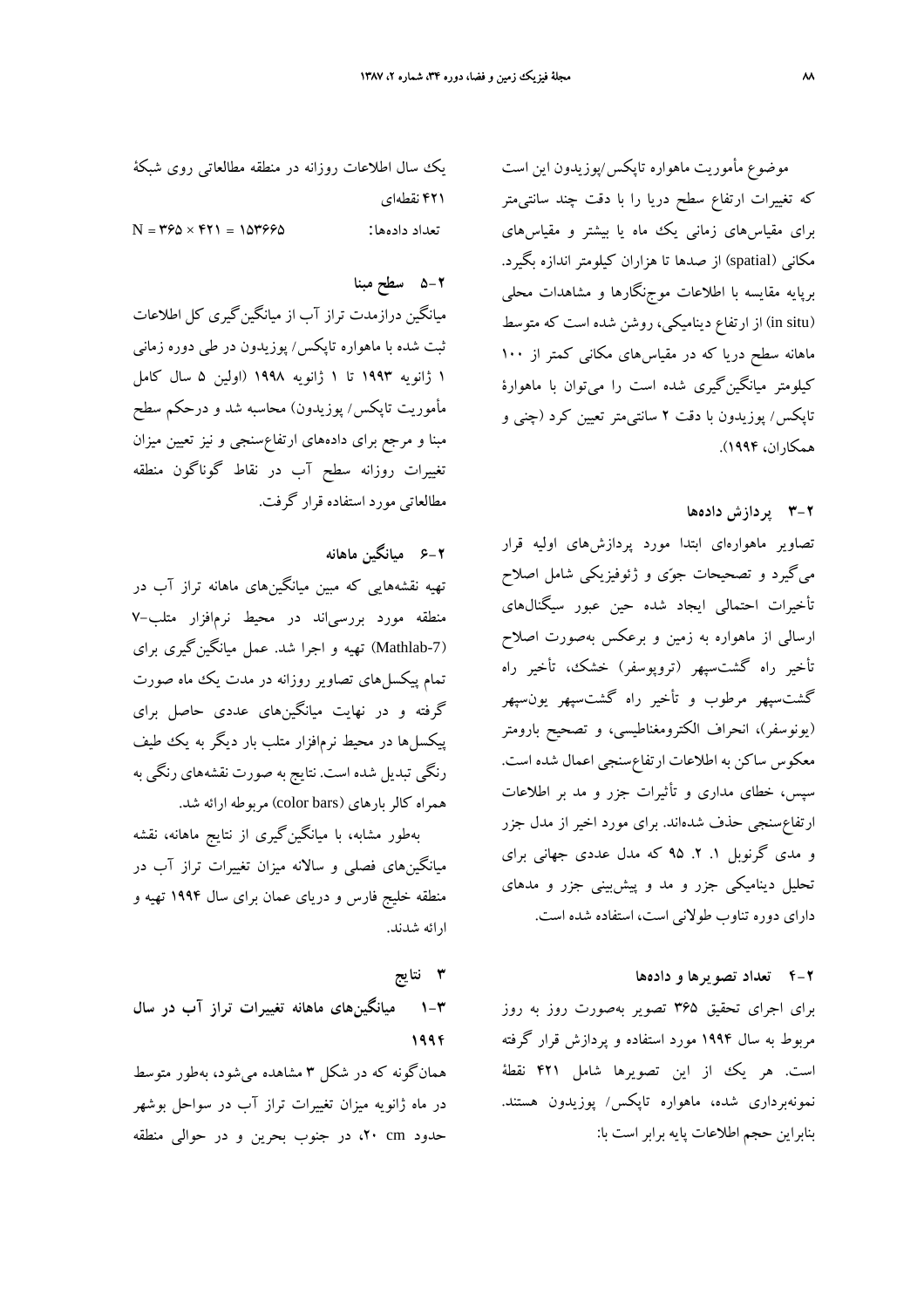جغرافيايي با طول جغرافيايي 62 درجه شرقي و 23 درجه شمالي در درياي عرب حدود cm 30~28 و در ناحيه جنوب شرقي قطر حدود cm 45 كمتر از سطح مبنا و در

منطقه حد فاصل مسقط و چابهار در ناحيه شمالي درياي عرب و نيز در ناحيه شمالي قطر و بحرين حدود cm 30~20 بيشتراز سطح مبنا است.



**شكل .3** ميانگين تغييرات تراز آب در ماههاي متفاوت سال .1994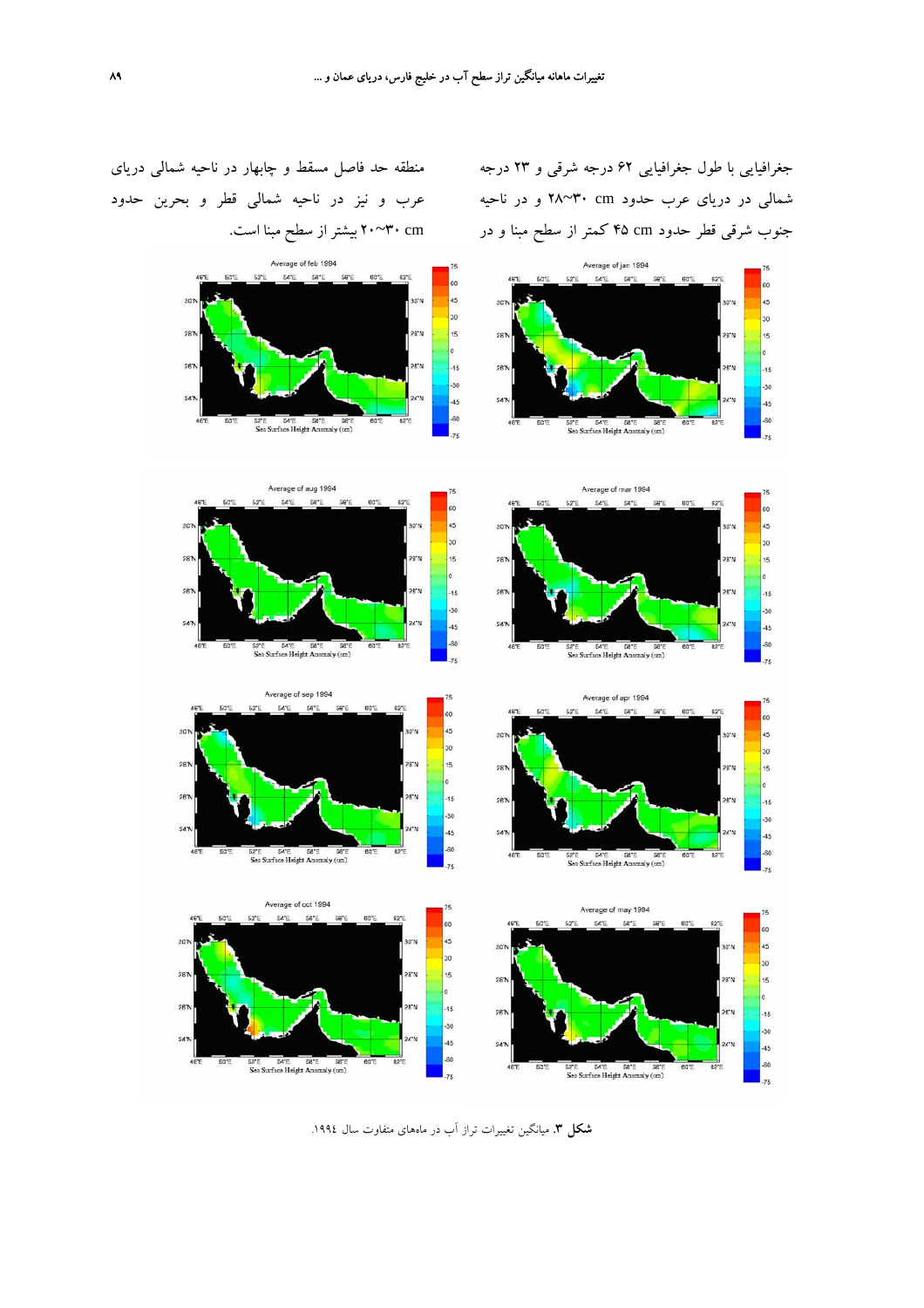

**ادامة شكل .3**

مييابد. اين امر احتمالاً نشاندهنده و همخوان با گردش عمومي آب در خليج فارس است (سويفت و باور، 2003). در بقيه مناطق عمدتاً ميزان تغييرات تراز آب كمتر ازcm 7 است.

در ماه فوريه بهطور متوسط در ناحيه شرقي مسقط و سور در درياي عرب تراز آب حدود cm 17 كمتر از سطح مبنا و در حوالي چابهار تراز آب حدود cm 17 بيشتر از سطح مبنا است. به همين ترتيب در ناحيه شمال شرقي قطر تراز آب حدود cm 20~15 كمتر از سطح مبنا و در حوالي جنوب غربي بحرين و جنوب شرقي قطر تراز آب حدود cm 20~15 بيشتر از سطح مبنا است. در بقيه مناطق عمدتا ميزان تغييرات تراز آب كمتر از cm 7 است.

در ماه مارس، بهطور متوسط در ناحيه شرقي سور در شمال درياي عرب تراز آب حدود cm 25~20 كمتر از به عبارت ديگر در ماه ژانويه وضعيت تراز آب بهطور متوسط در منطقه مياني خليج فارس به گونهاي است كه تراز آب در حوالي خطالقعر اين منطقه به مراتب بيشتر از مقدار آن در سواحل شمالي (سواحل بوشهر) و مناطق كمعمق جنوبي (جنوب بحرين و جنوب شرقي قطر) است. به نحوي كه گراديان تراز آب از ناحيه خطالقعر به سمت سواحل شمالي (سواحل ايران) و سواحل جنوبي خليج فارس به ترتيب حدود cm -45 در 2 درجه و cm -75 در 1,5 درجه است. همچنين در درياي عمان در ناحيه شرقي مسقط و سور، در حوالي ناحيهاي با مختصات جغرافيايي 62 درجه شرقي و 23 درجه شمالي واقع در درياي عرب تراز آب حدود cm 25 كمتر از سطح مبنا و در امتداد خط متصل كننده جنوب شرقي مسقط به چابهار حدود cm 20 بيشتر از سطح مبنا است كه اين مقدار در نواحي عميق مركزي واقع در نيمهراه اين مسير كاهش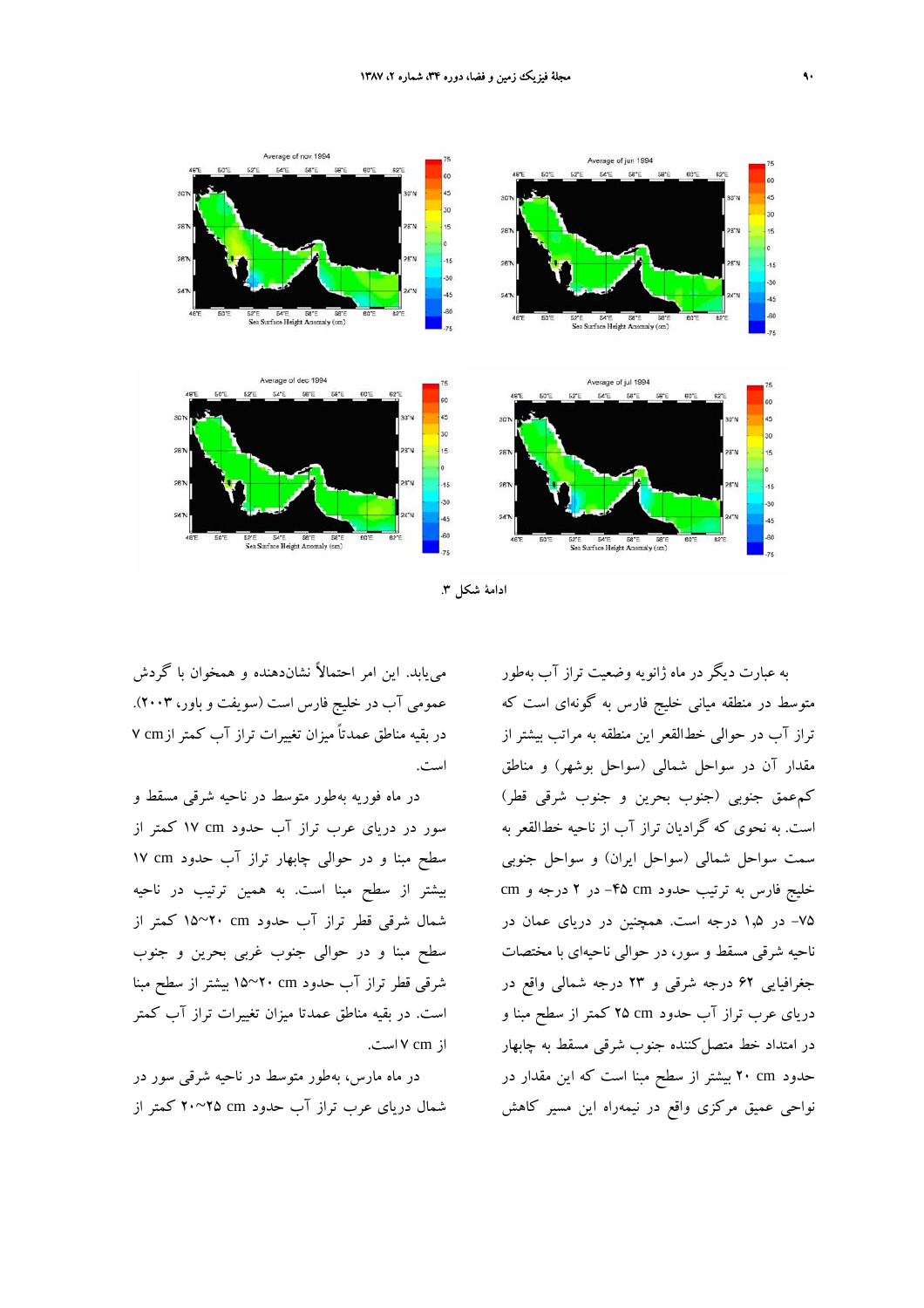سطح مبنا و در حوالي چابهار تراز آب حدود cm 25~20 بيشتر از سطح مبنا است. در خليج فارس وضعيت متفاوت است. بهطوري كه در ناحيه شمال شرقي قطر ميزان تغييرات تراز آب شديدتر و در حدود cm 25~20 كمتر از سطح مبنا است. در ناحيه جنوب غربي بحرين وضعيت كاملاً متفاوت با وضعيت مشاهده شده در اين منطقه در ماه فوريه است. در اين ماه به طور متوسط تراز آب در حدود cm 20~15 كمتر از سطح مبنا است. در ناحيه جنوب شرقي قطر نيز ميزان تغييرات تراز آب نسبت به آنچه در ماه فوريه مشاهده شد كمي كاهش يافته و تراز آب حدود cm 15~10 بيشتر از سطح مبنا است. در بقيه مناطق عمدتاً ميزان تغييرات تراز آب كمتر از cm 7 است.

در ماه آوريل وضعيت نواحي با تغييرات مثبت يا منفي تراز آب در هر دو منطقه درياي عمان و خليج فارس شبيه وضعيت مشاهده شده در ماه ژانويه است. وليكن، ميزان تغييرات مشاهده شده در ماه آوريل به مراتب خفيفتر است. بهطوري كه، در شرق مسقط در درياي عرب با حركت از غرب به شرق به ترتيب يك ناحيه با تغييرات حدود cm 10 بيشتر و سپس ناحيهاي با تغييرات حدود cm 10 كمتر از سطح مبنا منطقه مشاهده ميشود. همچنين، در خليج فارس در نواحي كمعمقتر منطقه دريايي بوشهر (در حوالي بندر لنگه) و در ناحيه جنوب شرقي قطر، تراز آب بهطور متوسط حدود cm 20 كمتر از سطح مبنا و در ناحيه مركزي خليج فارس (در نواحي عميق منطقه دريايي بوشهر) حدود cm 20 بيشتر از سطح مبنا است. در بقيه مناطق عمدتاً ميزان تغييرات تراز آب كمتراز cm 5 است.

در ماه مه حداكثر تراز آب در غالب مناطق حدود cm 20 بيشتر از سطح مبنا است و فقط در منطقه جنوب شرق قطر مقداري افزايش يافته و به حدود cm 25 بيشتر از سطح مبنا رسيده است.

در ماه ژوئن دريا تقريبا آرام و ميزان تغييرات تراز آب در نواحي گوناگون ناحيه شمالي درياي عرب، درياي عمان و خليج فارس كمتراز cm 7 است.

در ماه ژوئيه بيشترين تغييرات در حوالي انتهاي غربي درياي عمان با تراز آب حدود cm 25 كمتر از سطح مبنا و ناحيه جنوب شرقي قطر با تراز آب حدود cm 40~25 كمتر از سطح مبنا مشاهده ميشود. ضمنا،ً تراز آب در ناحيه جنوبي بحرين حدود cm 15 كمتر و در ناحيه مركزي خليج فارس (در نواحي عميق منطقه دريايي بوشهر) حدود cm 15 بيشتر از سطح مبنا است. در بقيه مناطق عمدتاً ميزان تغييرات تراز آب كمتر از cm 5 است.

در ماه اوت تقريباً مشابه آنچه در ماه ژوئن مشاهده شد، دريا نسبت به ديگر ماههاي سال آرامتر و و ميزان تغييرات تراز آب در نواحي گوناگون ناحيه شمالي درياي عرب، درياي عمان و خليج فارس كمتر از cm 7 است. فقط در ناحيه كوچكي در شرق مسقط در درياي شمال ميزان متوسط اين تغييرات در حدود cm 10 كمتر از سطح مبنا و در حوالي چابهار حدود cm 10 بيشتر از سطح مبنا است.

در ماه سپتامبر تغييرات قابل توجهي در شمال درياي عرب و درياي عمان مشاهده نميشود. فقط در شرق مسقط و سور تراز آب به طور متوسط در حدود cm 10~8 كمتر و در حوالي چابهار در حدود cm 10~8 بيشتر از سطح مبنا است. وليكن، در خليج فارس كاهش تراز آب تا حدود cm 30~25 در حوالي آبادان، جنوب شرقي قطر و جنوب بحرين مشهود است. همچنين، در ناحيه مركزي خليج فارس در شمال بحرين تراز آب در حدود cm 15~10 بيشتر از سطح مبنا درمنطقه است.

در ماه اكتبر وضعيت تراز آب و تغييرات آن در منطقه در مقايسه با ديگر ايام سال بسيار جالب توجه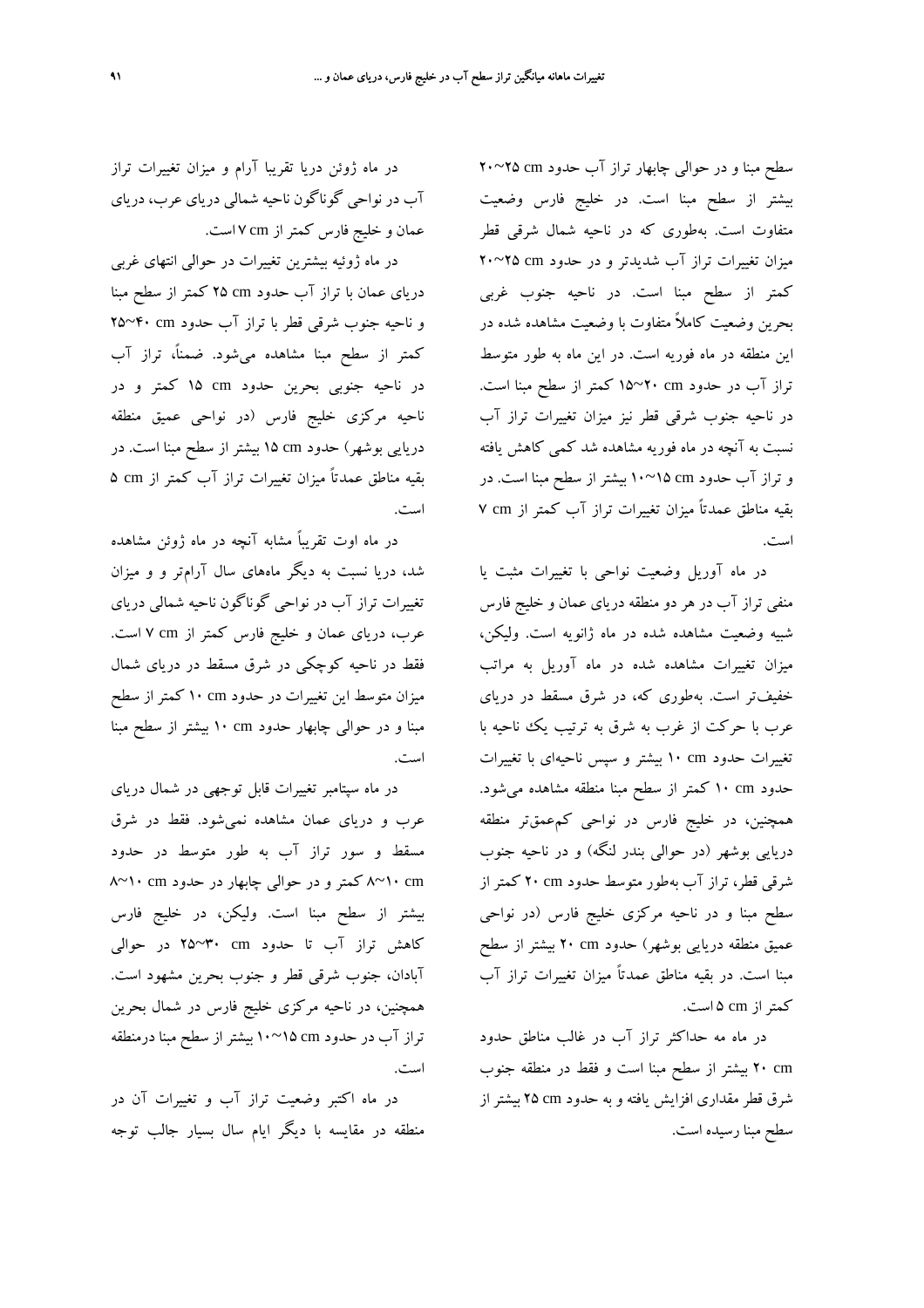است. در اين ماه ميزان تغييرات تراز آب در مناطق شمال درياي عرب و در درياي عمان به حداقل مقادير مشاهداتي در طول سال ميرسد. در عوض، ميزان تغييرات تراز آب در منطقه خليج فارس در اين ماه حداكثر است. بهطوري كه در ناحيه جنوب شرقي قطر تراز آب تا حدود cm 60~40 بيشتر از سطح مبنا نيز مشاهده ميشود. همجنين در مناطق شمال غربي خليج فارس در حوالي آبادان، جنوب غربي بحرين و در ناحيه مركزي خليج فارس و شمال قطر ميزان تغييرات تراز آب به ترتيب تا حدود cm 30 بيشتر، cm 15 بيشتر و cm 15 كمتراز سطح مبنا نيز ميرسد.

در ماه نوامبر وضعيت تراز آب تا حدودي متفاوت و متضاد با شرايطي است كه در ماه اكتبر در منطقه مشاهده شد. در ناحيه جنوب شرقي قطر تراز آب تا حد cm -45 نيز كاهش مييابد و ميزان تغييرات تراز آب در مناطق شمال غربي خليج فارس در حوالي لنگه و در منطقه شمال قطر و بحرين به ترتيب در حدودcm -17 ~-15 و cm 20~17 است. در سواحل جنوب غربي درياي عمان و سواحل مسقط و سور در شمال غربي درياي عرب نيز براي اولين بار كاهش تراز آب تا حدود cm -20~-17 مشاهده ميشود. در بقيه مناطق عمدتاً ميزان تغييرات تراز آب كمتراز cm 7 است.

در ماه دسامبر ميزان تغييرات تراز آب بهطور چشمگيري كاهش يافته است، به صورتي كه تراز آب در مناطق جنوب غربي بحرين، ناحيه مركزي در شمال درياي عرب و در نزديكي چابهار و نهايتاً در سواحل مسقط و سور و در نواحي شرقي آنها به ترتيب در حد cm ،10 cm 10 و cm -15 است و در بقيه مناطق عمدتاً ميزان تغييرات تراز آب كمتراز cm 2 است.

**2-3 ميانگينهاي فصلي تراز آب در سال :1994** • ميانگين تراز آب در فصل بهار





**شكل .4** ميانگين فصلي تراز آب در بهار .1994

• ميانگين تراز آب در فصل تابستان در تابستان سال 1994 ميانگين تغييرات تراز آب در سواحل جنوبي خليج فارس؛ در جنوب بحرين و قطر، بيشتر از نقاط ديگر و در حدود cm -17~-5 است (شكل 5).



**شكل .5** ميانگين فصلي تراز آب در تابستان .1994

• ميانگين تراز آب در فصل پاييز در فصل پاييز نيز متوسط فصلي ميزان تغييرات تراز آب در نواحي گوناگون ناچيز و فقط در ناحيه جنوب شرقي قطر اين مقدار در حدود cm 10~8 است (شكل 6).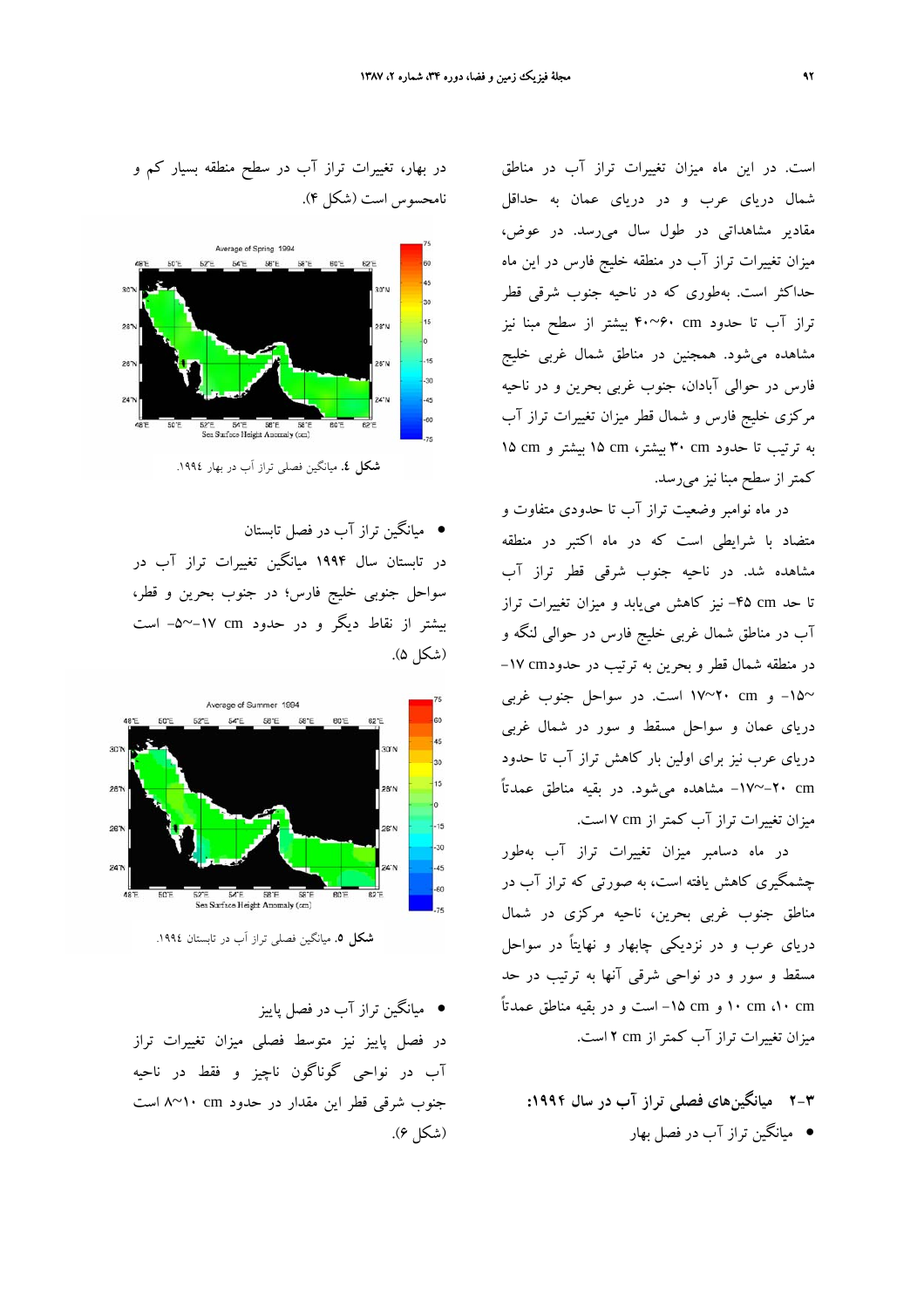

• ميانگين تراز آب در فصل زمستان در زمستان هم سطح آب در منطقه تحقيقاتي تقريباً آرام است و فقط در نواحي جنوب بحرين و قطر در خليج فارس و نيز در حوالي چابهار و منطقه شرق سور در شمال درياي عرب تلاطم كمي در حد cm ±15 مشاهده ميشود (شكل 7).



**شكل .7** ميانگين فصلي تراز آب در زمستان .1994

**3-3 ميانگين سالانه** ميانگين سالانه ميزان تغييرات تراز آب در مناطق گوناگون خليج فارس، درياي عمان و شمال درياي عرب مطابق انتظار تقريباً صفراست (شكل 8).



**شكل .8** ميانگين سالانه تراز آب در سال .1994

**4 بحث و نتيجهگيري**

**1-4 تغييرات مكاني** نتايج تحقيقات بيانگر آن است كه فقط در قسمتهاي

جنوبي خليج فارس، در ناحيه جنوب بحرين و قطر و گاهي در مناطق مركزي و شمالي خليج فارس؛ در سواحل بوشهر، دهانه رودهاي اروند و كارون و در حوالي آبادان و در مناطق مركزي ناحيه شمالي درياي عرب؛ در شرق مسقط و سور و در درياي عمان در حوالي چابهار تغييرات تراز آب به طور مؤثر مشاهده ميشود و در ساير قسمتها تغييرات تراز آب تقريباً در حد صفر و برابر تراز متوسط آب در اقيانوسها است.

بررسيهاي به عمل آمده نشاندهنده آن است كه مناطق فوق نه فقط از نظر ميزان تراز آب، بلكه از نظر ديگر پارامترهاي اقيانوسي و اقليمي نيز حائز اهميت است. با طبقهبندي اين مناطق و بررسي ويژگيهاي مهم آنها، علل و سازوكار تغيير تراز آب در منطقه خليج فارس، درياي عمان و شمال درياي عرب را ميتوان به صورت زيربيان كرد:

.1 سواحل بوشهر تا دهانه اروندرود: كه در بسياري از اوقات جريانهاي رو به جنوب ناشي از بادهاي شمال غربي و غربي در منطقه موجب افزايش تراز آب در منطقه مياني خليج فارس (منطقه 3 ذكر شده در پايين)، كاهش تراز آب در سواحل بوشهر و بروز آپلينگ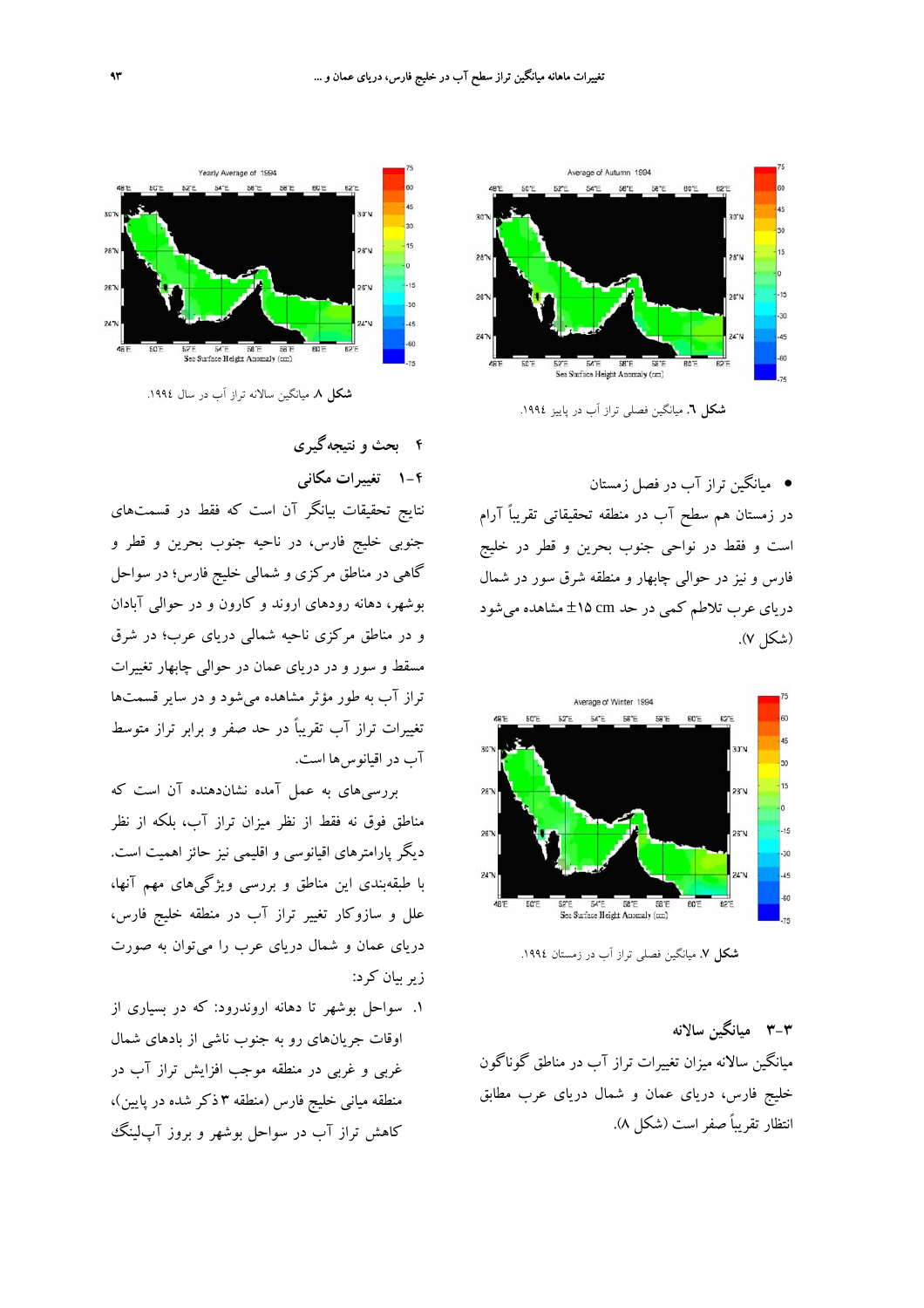(upwelling) (جانز و همكاران، 1999) در اين سواحل ميشود.

- .2 دهانه اروندرود و سواحل كويت و عربستان: نتايج بهدست آمده براي اين منطقه بيانگر آن است كه تراز آب نسبت به سطح مبنا در اين منطقه بسيار كم و روانآب وارده به منطقه از طريق اروندرود كه در امتداد سواحل كويت و عربستان به سمت جنوب جريان مييابد نيز تأثير قابل توجهي بر گردش آب و تغييرتراز آب در اين مناطق ندارد.
- .3 سواحل جنوبي بحرين و قطر: شوري زياد آب در اين مناطق كه تا حد PSU50 نيز ميرسد (جان و همكاران، 1990) و نتيجتاً چگالي زياد آب در اين مناطق بسيار كمعمق خليج فارس در ماههاي ژانويه، آوريل، ژوئيه، سپتامبر و نوامبر موجب شكلگيري جريانهاي ناشي از گراديان چگالي از اين مناطق به سمت تنگه هرمز و كاهش تراز آب ميشود. در ماههاي فوريه, مارس, مه و اكتبر تضعيف بادهاي منطقه و از بين رفتن لايهبندي حرارتي، موجب تضعيف جريانهاي چگال و نتيجتا،ً افزايش تراز آب در اين منطقه ميشود.
- .4 ناحيه مركزي: كه از سمت شمال و غرب محدود به جبهه حرارتي- شوري (جانز و همكاران، 1999) و از جنوب به آبهاي كمعمق و چگال حوالي جنوب بحرين و قطر (منطقه 3) است. جريانهاي ورودي از درياي عمان به داخل خليج فارس موجب تشكيل گردابة پاد ساعتگرد در اين ناحيه ميشوند كه در ماههاي ژانويه، آوريل، ژوئيه، سپتامبر و نوامبر موجب افزايش تراز آب در اين منطقه ميشود.
- .5 شمال درياي عرب؛ جريانهاي رو به شمال سومالي Oman coastal ) عمان سواحل و) Somali current) current (از مهمترين پديدههاي مطرح در اين منطقهاند. در حوالي مدار 23 درجه شمالي در اغلب

اوقات كاهش تراز آب مشاهده ميشود.

- .6 سواحل جنوبي درياي عمان، مسقط تا راسالحد؛ كه جريان خروجي از خليج فارس عمدتاً به سمت اين ناحيه هدايت و جريان مييابد، تراز آب در اين ناحيه معمولاً نزديك به صفراست.
- .7 خط واصل بين مسقط (راسالحد) تا چابهار و از چابهار تا سواحل شرقي آن: در اين مناطق اغلب اوقات آپولينگ رخ ميدهد و تراز آب نيز معمولاً در اين نواحي مثبت است.
- .8 منطقه راسالحد؛ برهمكنش بين جريان رو به شمال در سواحل عمان و جريان خروجي از خليج فارس موجب تشكيل يك جت (يا جبهه تيز) موسوم به جت راسالحد و گردابههاي مربوطه در اين ناحيه ميشود.

**2-4 تغييرات زماني**

بررسي نتايج بهدست آمده براي مناطق گوناگون خليج فارس منجر به شناسايي و پيشنهاد سه الگوي متفاوت براي وضعيت تراز آب در ماههاي متفاوت به شرح زير است:

**-1 الگوي ژانويه**

اين الگو به روشني در ماه ژانويه و به طور مشابه و يا با شدت كمتر در ماههاي آوريل، ژوئيه، سپتامبر و نوامبر مشاهده ميشود. بنابر بررسيهاي صورت گرفته گردش آب در خليج فارس از سمت سواحل ايران در شمال خليج فارس به سمت انتهاي غربي خليج فارس (حوالي دهانه اروندرود و سواحل كويت) است كه سپس از سمت سواحل جنوبي (سمت بحرين و قطر) مجدداً به سمت تنگه هرمز باز ميگردد (سويفت و باور، 2003). با توجه به نحوه گردش آب در خليج فارس از يك طرف و نتايج اين تحقيق در خصوص تراز آب از طرف ديگر، چنين به نظر ميرسد كه سرعت زياد جريان آب وارده از سمت درياي عرب به سمت تنگه در الگوي ژانويه و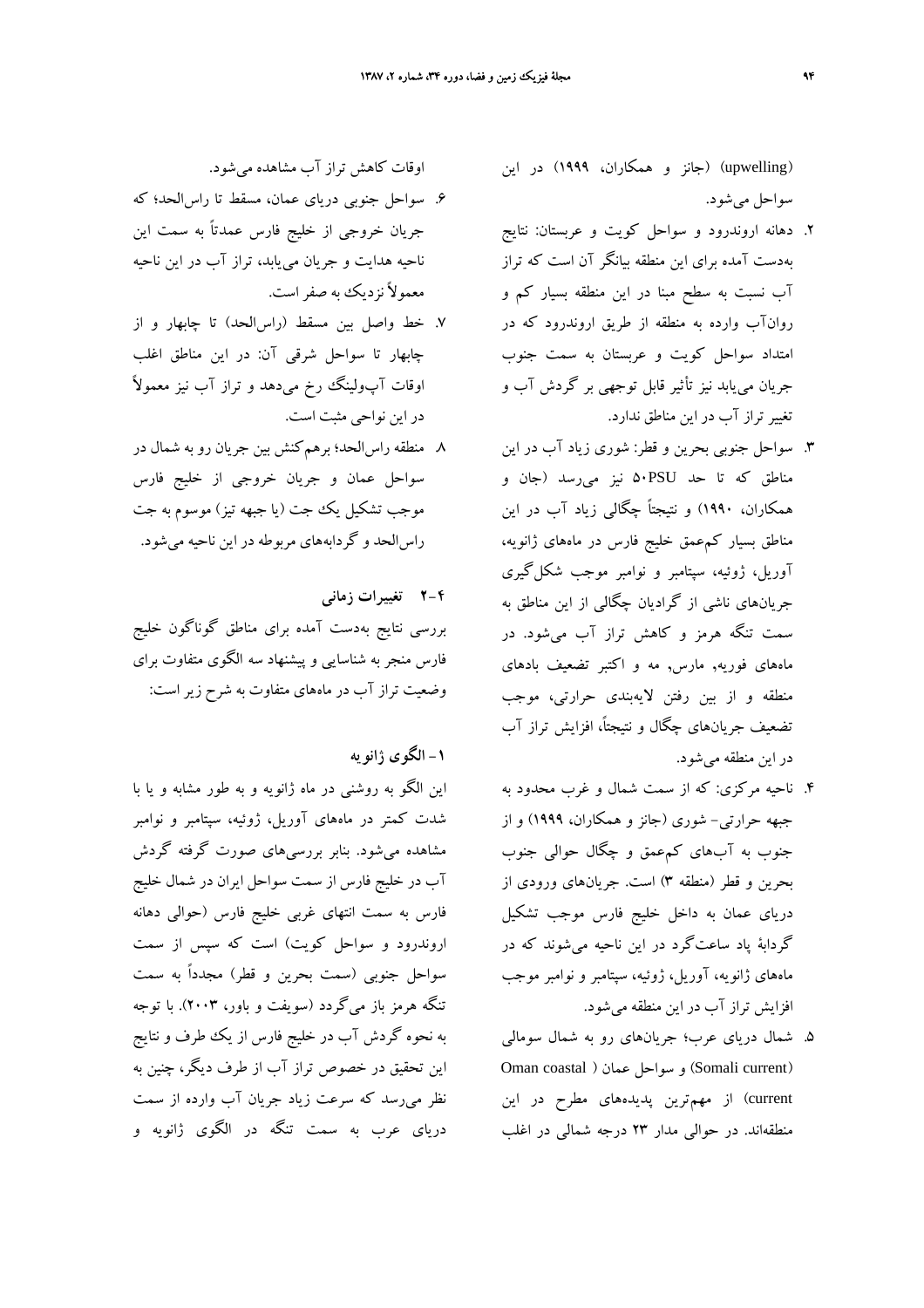مقادير مشاهداتي در طول سال ميرسد. در عوض، ميزان تغييرات تراز آب در منطقه خليج فارس در اين ماه حداكثر است. بهطوري كه در ناحيه جنوب شرقي قطر تراز آب نه تنها مشابه آنچه كه در الگوي ژانويه در اين منطقه مشاهده شد كمتر از سطح مبنا نيست، بلكه به ميزان قابل توجهي افزايش مييابد و به ميزان حداكثر تراز آب مشاهده شده در كل منطقه ميرسد. همچنين در مناطق شمال غربي خليج فارس درحوالي آبادان، جنوب غربي بحرين نيز بر خلاف وضعيت مشاهده شده براي اين مناطق در الگوي ژانويه، تراز آب به ميزاني قابل توجه افزايش مييابد و از مقادير منفي به مقادير مثبت رسيده است. بر عكس، در ناحيه مركزي خليج فارس در محدوده شمال قطر تراز آب به شدت كاهش پيدا ميكند و به مقادير كمتراز سطح مبنا (منفي) نيز ميرسد. در ماه اكتبر، حداقل تراز آب منطقه در اين ناحيه مشاهده ميشود. در ماه مارس تغييرات تراز آب در درياي عمان در مناطقي محدودتر ولي بهصورت شديدتر نسبت به ميزان تغييرات در ماه فوريه مشاهده ميشود.

### **-3 الگوي آرامش**

در ماههاي ژوئن، اوت و دسامبر، دريا نسبت به ديگر ماههاي سال آرامتر و و ميزان تغييرات تراز آب در نواحي گوناگون ناحيه شمالي درياي عرب، درياي عمان و خليج فارس كمتراز cm 7 است.

### **3-4 متوسطهاي فصلي و سالانه**

متوسط فصلي ميزان تغييرات تراز آب در فصول متفاوت و نواحي گوناگون منطقه تحقيقاتي ناچيز است و فقط در ناحيه جنوب شرقي قطر اين مقدار گاهي از اوقات قابل توجه ميشود. وقوع الگوهاي متضاد (الگوي ژانويه و الگوي اكتبر) در ماههاي متوالي و در يك فصل موجب ميشود تا متوسطهاي فصلي تراز آب به سمت صفر

تنگشدگي مسير موجب ممكن نشدن انتقال يكنواخت آب به درون خليج، بازگشت بخشي از جريان به سمت درياي عرب و افزايش تراز نسبي آب در امتداد خط متصلكننده جنوب شرقي مسقط به چابهار ميشود. آب جريان يافته به درون خليج نيز تقريباً به موازات سواحل ايران حركت ميكند. در اين مسير، آب جريان يافته از سمت سواحل بوشهر به سمت آبادان، عراق و كويت موجب كاهش تراز آب در اين سواحل ميشود و بازگشت اين آب به سمت منطقه مركزي خليج فارس به خصوص در جايي كه عمق آب به ناگهان زياد ميشود، موجب افزايش تراز آب نسبت به سطح مبنا ميشود. در ادامه مسير با توجه به هيدروگرافي منطقه، احتمالا به دليل سرعت زياد جريان آب برگشتي و نيز كوچك و بسته بودن مناطق اطراف بحرين و قطر به لحاظ هندسي، جريان به جاي انحراف به سمت اين مناطق مسير اصلي خود را كه در امتداد سواحل كويت و عربستان است طي ميكند. اين مسئله در ادامه موجب جريان يافتن آب نواحي بحرين و قطر به سمت تنگه هرمز ميشود كه با توجه به شيب و عمق كم اين مناطق، كاهش قابل توجه تراز آب در اين مناطق را نيز به همراه دارد. شكلگيري جريانهاي چگال و حركت آنها از حوالي جنوب بحرين و قطر به سمت تنگه هرمز نيز موجب تشديد كاهش تراز آب در اين منطقه ميشود.

# **-2 الگوي اكتبر**

اين الگو به روشني در ماه اكتبر و به طور مشابه و يا با شدت كمتر در ماههاي فوريه، مارس و مه مشاهده ميشود. دراين الگو وضعيت تراز آب و تغييرات آن به خصوص در منطقه خليج فارس در تضاد و تفاوت آشكار با چيزي است كه در الگوي ژانويه مشاهده شد. در اين الگو ميزان تغييرات تراز آب در مناطق شمال درياي عرب و در درياي عمان كاهش يافته و در ماه اكتبر به حداقل